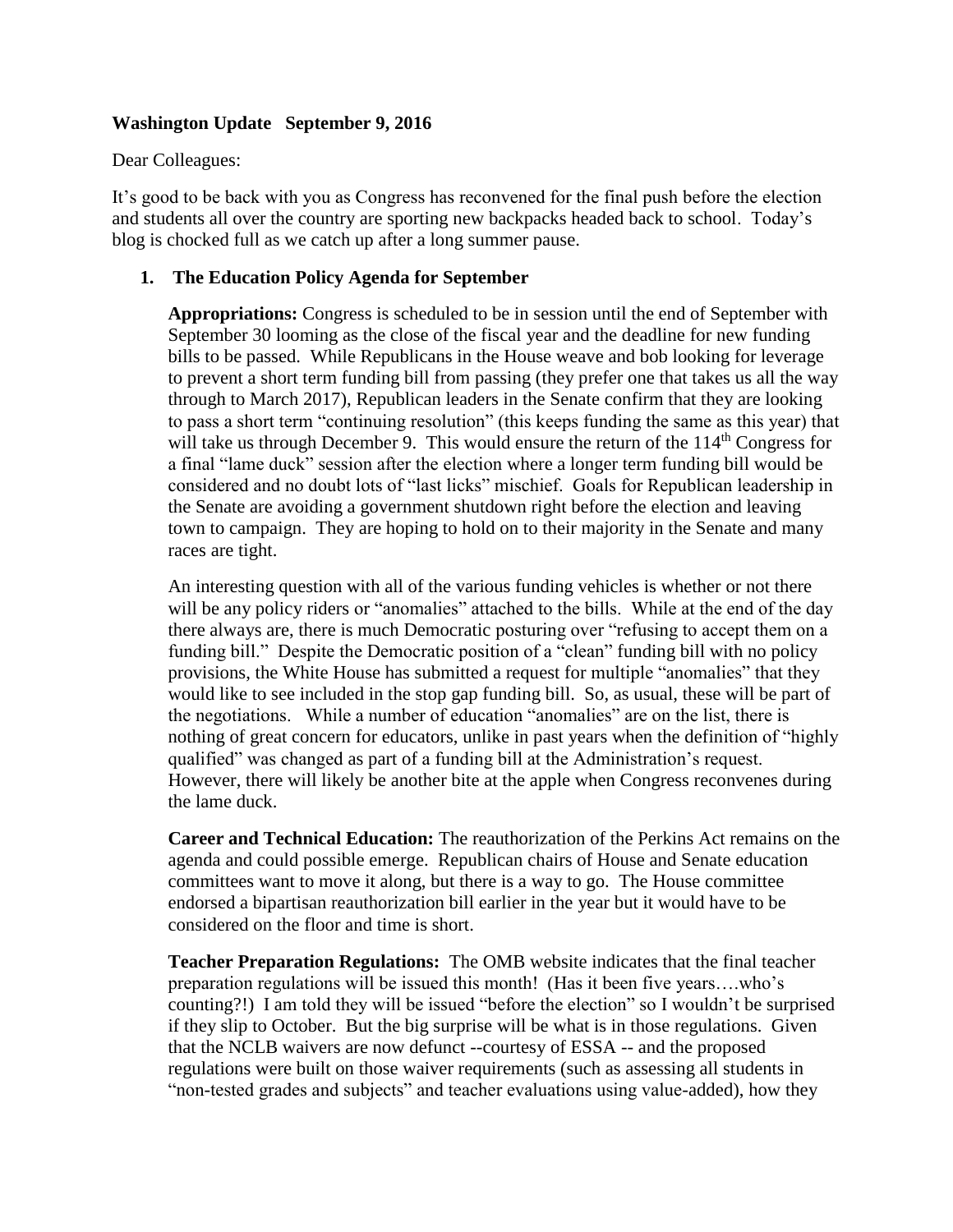might be reconfigured is hard to imagine. A policy rider is still pending in Congress that would block the teacher prep regs from moving forward, but whether or not that will be activated is an open question.

# **2. ESSA Developments**

Last week the Department of Education issued new proposed regulations to implement the "supplement not supplant" provision of ESSA. Drawing the immediate ire of Congressional Republicans who believe the Department has undermined the law with the proposal, fireworks are likely to continue during the 60 day comment period. With his usual colorful language, Chair of the Senate HELP Committee, Lamar Alexander (R-TN) noted that the "Education Secretary must think he is the US Congress as well as chairman of a national school board." He continued "If anything resembling it becomes final, I will do everything within my power to overturn it." The Obama Administration believes that this proposal is critical to upholding the civil rights foundation of the law as it is intended to ensure that low income schools and students receive adequate funding and that federal funds do not take the place of state and local funds.

For proposed "supplement not supplant" regulations see: <http://www2.ed.gov/policy/elsec/leg/essa/snsnprm83016.pdf> and [http://www.ed.gov/news/press-releases/fact-sheet-supplement-not-supplant-under-title-i](http://www.ed.gov/news/press-releases/fact-sheet-supplement-not-supplant-under-title-i-every-student-succeeds-act)[every-student-succeeds-act](http://www.ed.gov/news/press-releases/fact-sheet-supplement-not-supplant-under-title-i-every-student-succeeds-act)

For Sen. Alexander's statement see: [http://www.help.senate.gov/chair/newsroom/press/alexander-education-secretary-must](http://www.help.senate.gov/chair/newsroom/press/alexander-education-secretary-must-think-he-is-the-us-congress-as-well-as-chairman-of-a-national-school-board)[think-he-is-the-us-congress-as-well-as-chairman-of-a-national-school-board](http://www.help.senate.gov/chair/newsroom/press/alexander-education-secretary-must-think-he-is-the-us-congress-as-well-as-chairman-of-a-national-school-board)

### **3. National Labor Relations Board Determines Charter Schools are Private Corporations, not Public Schools**

In notable rulings last week, the NLRB determined that charter schools are private corporations, not public schools, when it comes to labor laws. While the rulings only apply to the NY and PA charter schools in the case, this is a remarkable finding as charter schools supporters have long contended that they are public choice options, clearly distinct from private options. Ironically, the determinations also support the efforts of charter school teacher to unionize since federal law, not state law applies to unionization. It is possible that if teachers in the charter schools under consideration decide to unionize they would also have the right to strike. Federal law offers more bargaining power to unions than state laws.

See: [https://www.washingtonpost.com/news/education/wp/2016/08/30/national-labor](https://www.washingtonpost.com/news/education/wp/2016/08/30/national-labor-relations-board-decides-charter-schools-are-private-corporations-not-public-schools/)[relations-board-decides-charter-schools-are-private-corporations-not-public-schools/](https://www.washingtonpost.com/news/education/wp/2016/08/30/national-labor-relations-board-decides-charter-schools-are-private-corporations-not-public-schools/)

# **4. What Does the Public Think of Education: PDK Annual Poll**

The 48th annual PDK Poll of the Public's Attitudes toward the Public Schools reveals the following: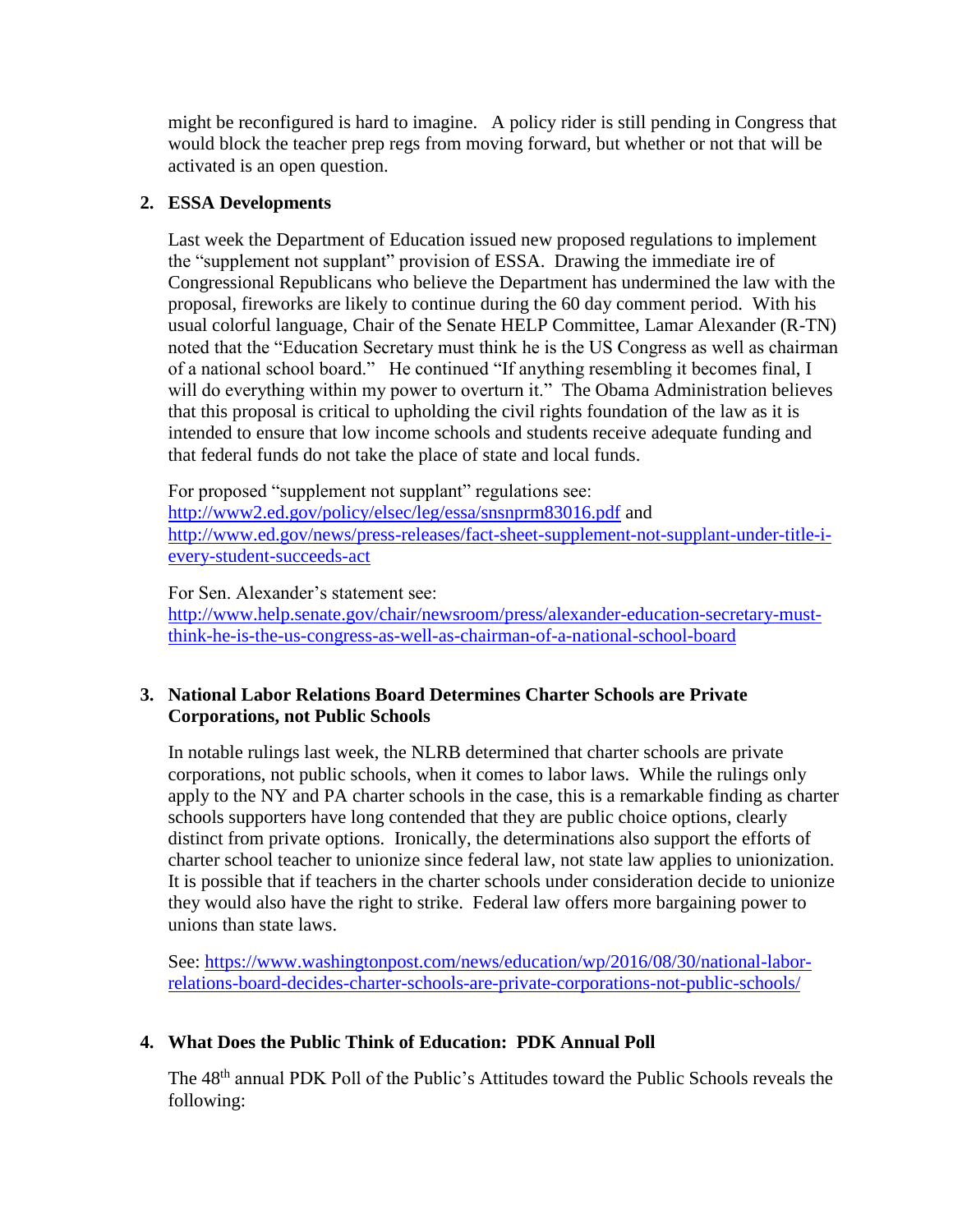- **What is the main goal of public school education?**
	- o 45% think it is to prepare students academically
	- o 25% think it is to prepare students for work
	- o 26% think it is to prepare students to b good citizens
- **What grade does the public give public schools?**
	- o 25% give schools in the country an A or B
	- o 48% give their local schools an A or B
- **What do Americans think of standards for learning?**
	- o 46% say the standards in their community are about right
	- o 43% say they are too low
	- o 7% think they are too high
- **Should students opt out of standardized state tests?**
	- o 59% say no
	- o 37% say yes
- **What are the preferred school improvement strategies?**
	- o 68% support more career and technical education
	- o 21% prefer more honors/advanced academic classes
- **Should failing schools be closed?**
	- o 84% say leave them open and improve them
	- o 14% say close them

For more See:<http://pdkintl.org/>

## **5. Secretary John King Hitting the Road Back to School**

On September 12, Secretary of Education King will launch the  $7<sup>th</sup>$  and final Obama Administration back to school bus tour. The tour will include stops in Washington, D.C.; Charlottesville, Virginia; Bristol, Knoxville, Chattanooga and Memphis, Tennessee; Harvest, Alabama; Little Rock, Arkansas; Indianola, Mississippi; and Monroe, Baton Rouge and New Orleans, Louisiana. It will end September 16.

See: [http://www.ed.gov/news/press-releases/us-department-education-announces](http://www.ed.gov/news/press-releases/us-department-education-announces-seventh-annual-back-school-bus-tour-%E2%80%9Copportunity-across-america%E2%80%9D)[seventh-annual-back-school-bus-tour-%E2%80%9Copportunity-across](http://www.ed.gov/news/press-releases/us-department-education-announces-seventh-annual-back-school-bus-tour-%E2%80%9Copportunity-across-america%E2%80%9D)[america%E2%80%9D](http://www.ed.gov/news/press-releases/us-department-education-announces-seventh-annual-back-school-bus-tour-%E2%80%9Copportunity-across-america%E2%80%9D) and [https://www.facebook.com/ED.gov/videos/10154510274454320/?utm\\_content=&utm\\_m](https://www.facebook.com/ED.gov/videos/10154510274454320/?utm_content=&utm_medium=email&utm_name=&utm_source=govdelivery&utm_term) [edium=email&utm\\_name=&utm\\_source=govdelivery&utm\\_term=](https://www.facebook.com/ED.gov/videos/10154510274454320/?utm_content=&utm_medium=email&utm_name=&utm_source=govdelivery&utm_term)

# **6. What Will the Next President Bring for Education?**

The party platforms are worth reviewing in thinking about this question. While no President ever follows the platform like a script, she/he may use them as a guideposts. Of course more is on the candidate's websites. A few highlights:

#### *Republican Party:*

1. "We likewise repeat our long-standing opposition to the imposition of national standards and assessments, encourage parents and educators who are implementing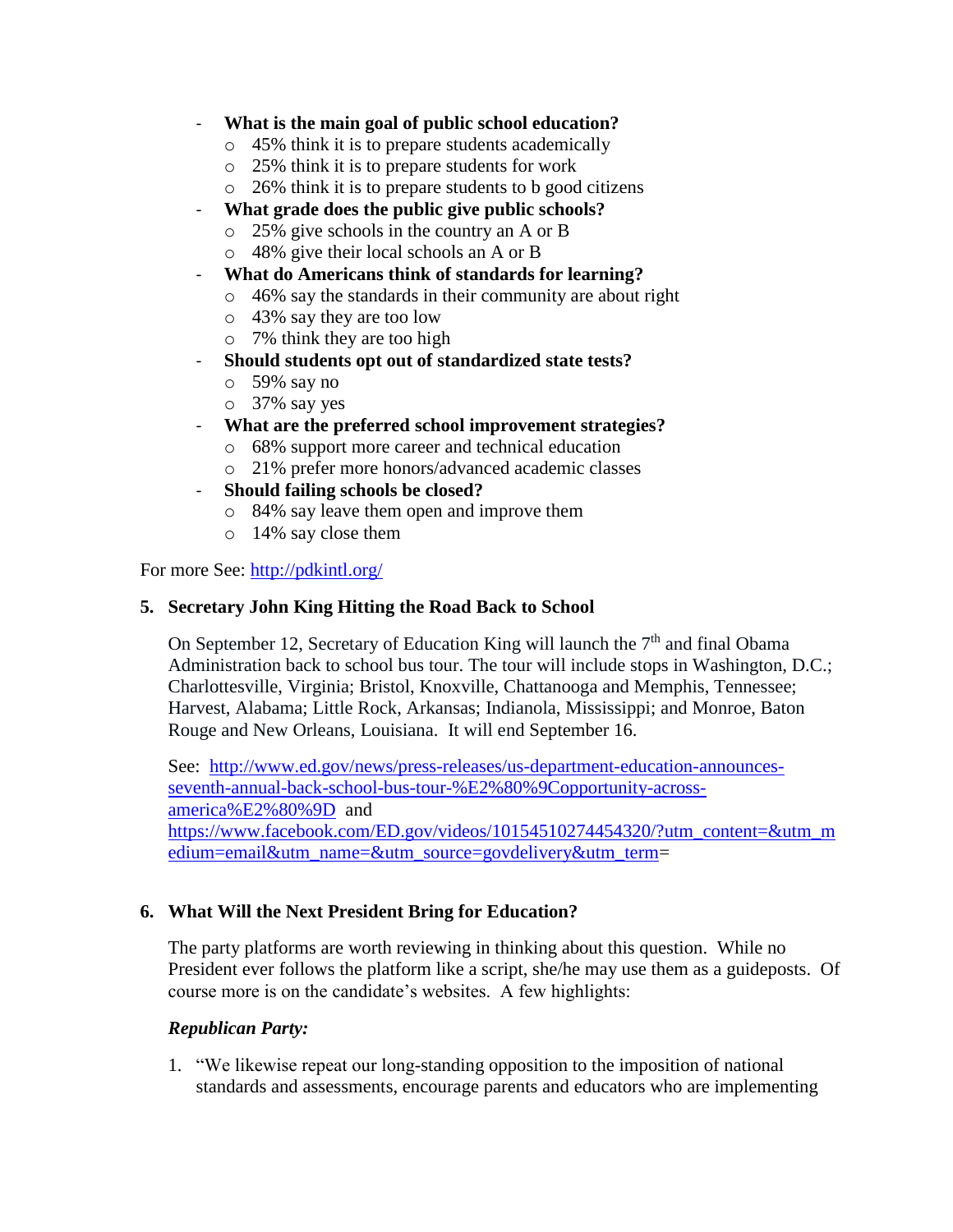alternatives to Common Core, and congratulate the states which have successfully repealed it." (p.33)

2. "[The Republican Party] rejects excessive testing and 'teaching to the test' and supports the need for strong assessments to serve as a tool so teachers can tailor teaching to meet student needs." (p. 33)

Read more here:<https://www.gop.com/the-2016-republican-party-platform/>

In addition candidate Trump outlined a school choice plan yesterday that would create a \$20 billion block grant for charter and private school options for low income students. Ironically, the backdrop for the announcement of his plan was at a failing charter school in Ohio.

See: [https://www.donaldjtrump.com/press-releases/new-school-choice-policies-to-be](https://www.donaldjtrump.com/press-releases/new-school-choice-policies-to-be-unveiled-by-donald-j.-trump-today)[unveiled-by-donald-j.-trump-today](https://www.donaldjtrump.com/press-releases/new-school-choice-policies-to-be-unveiled-by-donald-j.-trump-today)

### *Democratic Party*

1. "Democrats believe all students should be taught to high academic standards. Schools should have adequate resources to provide programs and support to help and meet the needs of every child." (p. 32)

2. "We are also deeply committed to ensuring that we strike a better balance on testing so that it informs, but does not drive, instruction." (p. 33)

3. "We oppose high-stakes standardized tests that falsely and unfairly label students of color, students with disabilities, and English Language Learners as failing; the use of standardized test scores as basis for refusing to fund schools or to close schools; and the use of student test scores in teacher and principal evaluations, a practice which has been repeatedly rejected by researchers." (p. 33)

Read more here: [https://www.demconvention.com/platform/](https://ams.kdp.org/kdpssa/ecmssamsganalytics.click_through?p_mail_id=E444255A11436753B1C519109)

#### *Some New Ideas:*

Finally, the organization Bellwether Education Partners has offered up "16 Education Policy Ideas for the Next President. Sixteen articles by different authors offer intriguing titles such as "Build Charter Schools Like Affordable Housing" and "Get Schools in the Fight Against Sex Trafficking."

See: [http://bellwethereducation.org/publication/16-2016-16-education-policy-ideas](http://bellwethereducation.org/publication/16-2016-16-education-policy-ideas-next-president)[next-president](http://bellwethereducation.org/publication/16-2016-16-education-policy-ideas-next-president)

#### **7. Judge Issues Groundbreaking Ruling in Connecticut School Funding Case**

After years of working its way through the judicial system in Connecticut, a school funding case which challenged the state's financing system as unconstitutional was settled this week with Judge Thomas Moukawsher issuing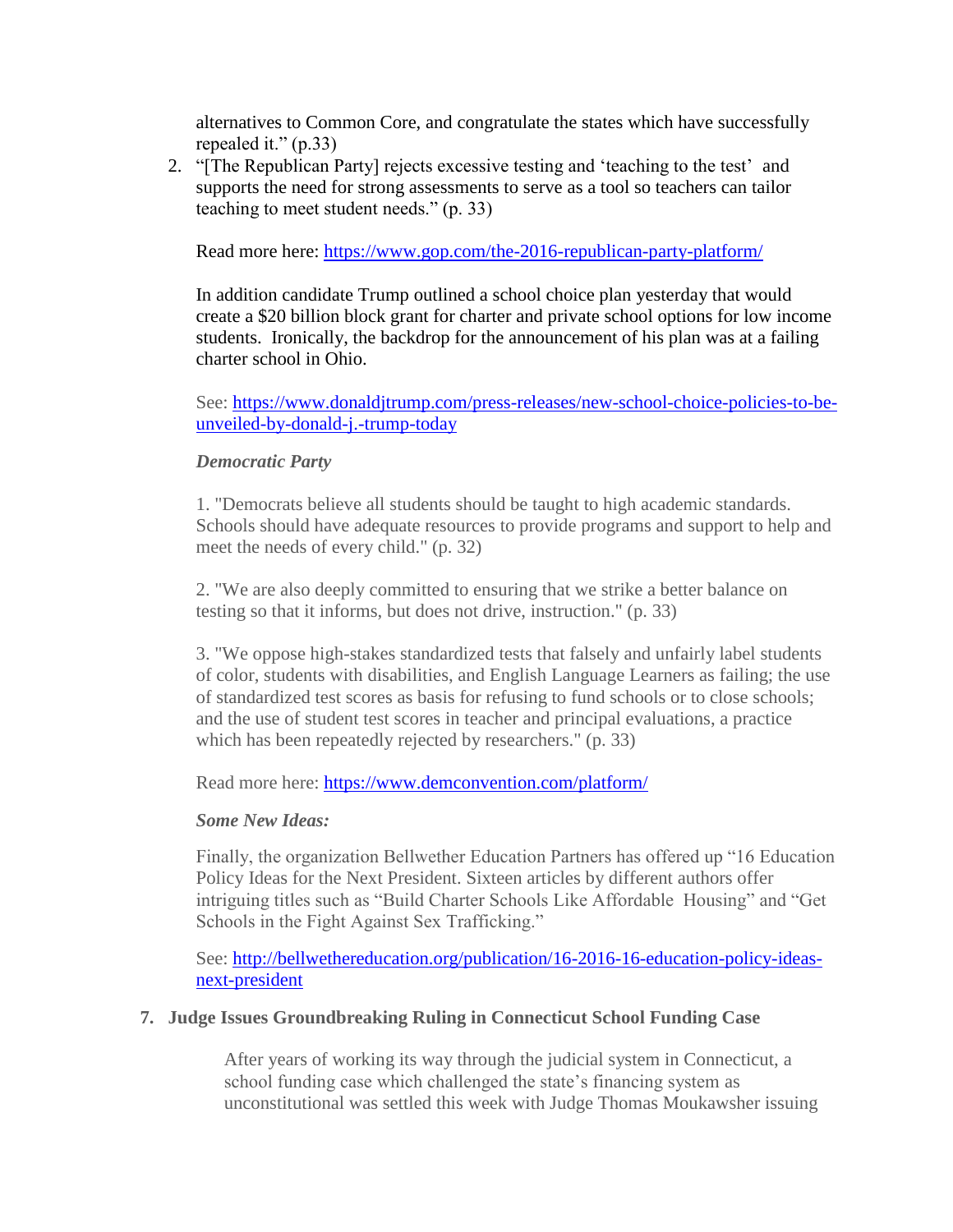scathing findings and a broad mandate for the state to revise its public education enterprise. He called for a basic reimagining of schooling beginning with consideration of the goals for elementary and high school graduates and how funding will lead to meeting those goals. He called the state's teacher evaluation system useless and "little more than cotton candy in a rain storm." He called the state's efforts to define high school proficiency as "like a sugar cube boat….(that) dissolved before it's half-launched**."** 

**See: [http://www.nytimes.com/2016/09/09/nyregion/crux-of-connecticut](http://www.nytimes.com/2016/09/09/nyregion/crux-of-connecticut-judges-grim-ruling-schools-are-broken.html?_r=0)[judges-grim-ruling-schools-are-broken.html?\\_r=0](http://www.nytimes.com/2016/09/09/nyregion/crux-of-connecticut-judges-grim-ruling-schools-are-broken.html?_r=0)**

## **8. The National Education Policy Center Releases Report on Independent Teacher Prep Programs**

Ken Zeichner of the University of Washington authors the brief arguing that research and evaluation do not support independent teacher prep programs. From the executive summary:

"…policymakers should consider carefully the extant evidence about the nature and impact of different pathways into teaching, including the entrepreneurial, stand-alone programs that advocates proclaim to be the future of teacher preparation. This consideration is particularly critical because, to date, these new alternatives focus almost exclusively on preparing teachers to teach "other people's children" in schools within high-poverty communities—not on public school teachers in advantaged communities. Therefore, their entry into the field raises important questions not only about effectiveness, but also about equity."

**See: <http://nepc.colorado.edu/publication/teacher-education>**

# **9. Absenteeism Study Released**

This week the Attendance Works and Everyone Graduates Center released a report documenting widespread chronic absenteeism in our nation's schools. Half of chronically absent students are in 4% of school districts and 12% of schools. Data from the Civil Rights Data Collection is analyzed in the report.

See:<http://www.attendanceworks.org/research/preventing-missed-opportunity/>

At this time of year, I always remember the excitement of my first day of school as a kid. My mother was a teacher and so I was thrilled to be able to "go to work" with her! What are your memories? See you on twitter @janewestdc

**Best,**